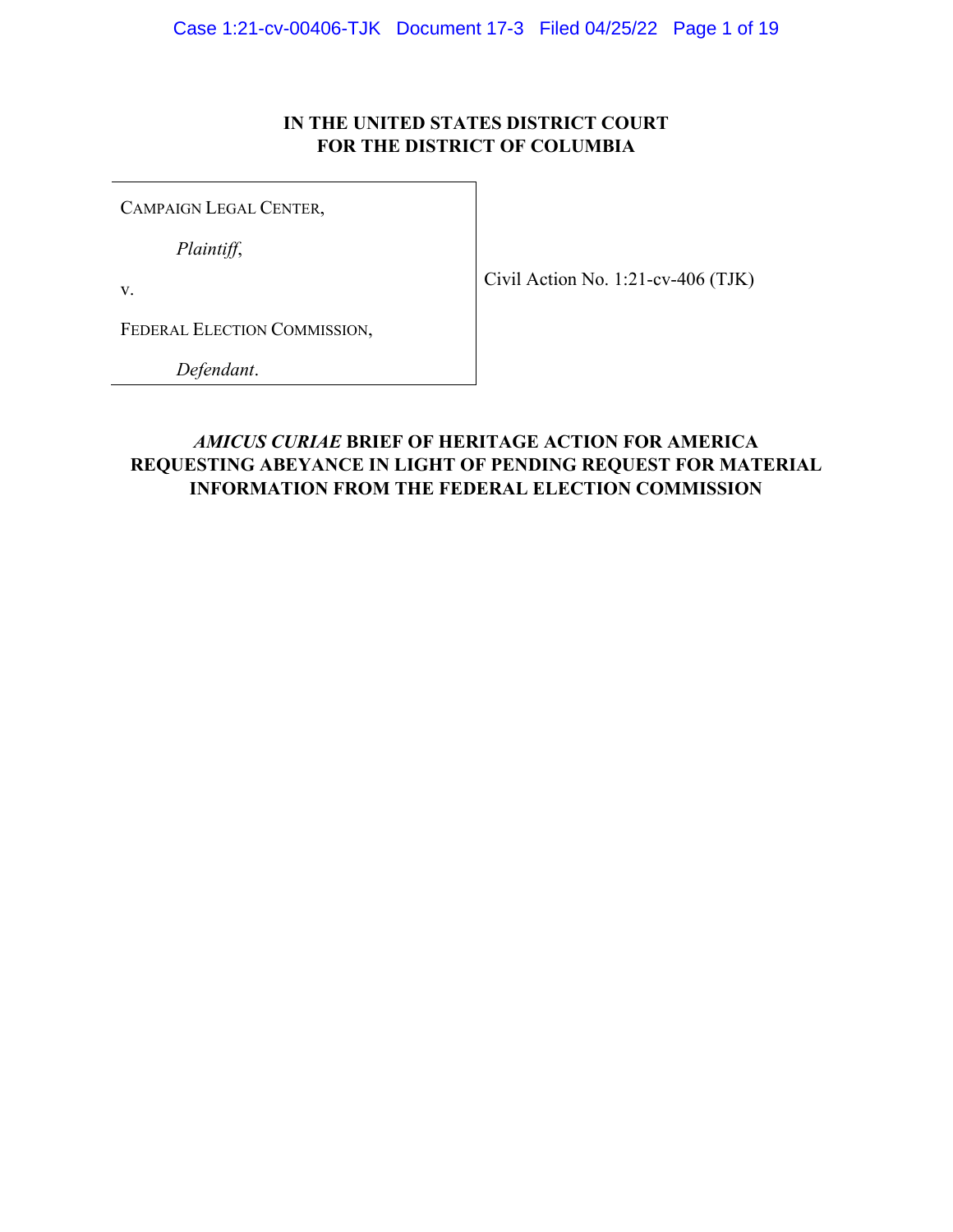### **CORPORATE DISCLOSURE STATEMENT AND LCvR 7(o)(5) & FRAP 29(a)(4)(E) STATEMENT**

<span id="page-1-0"></span> Counsel for *amicus curiae* certify that Heritage Action for America is a 501(c)(4) nonprofit organization, has no parent corporation, and no publicly held corporation owns ten percent or more of its stock.

No counsel for a party authored any part of this brief. No one other than *amicus curiae*, its members, or its counsel financed the preparation or submission of this brief.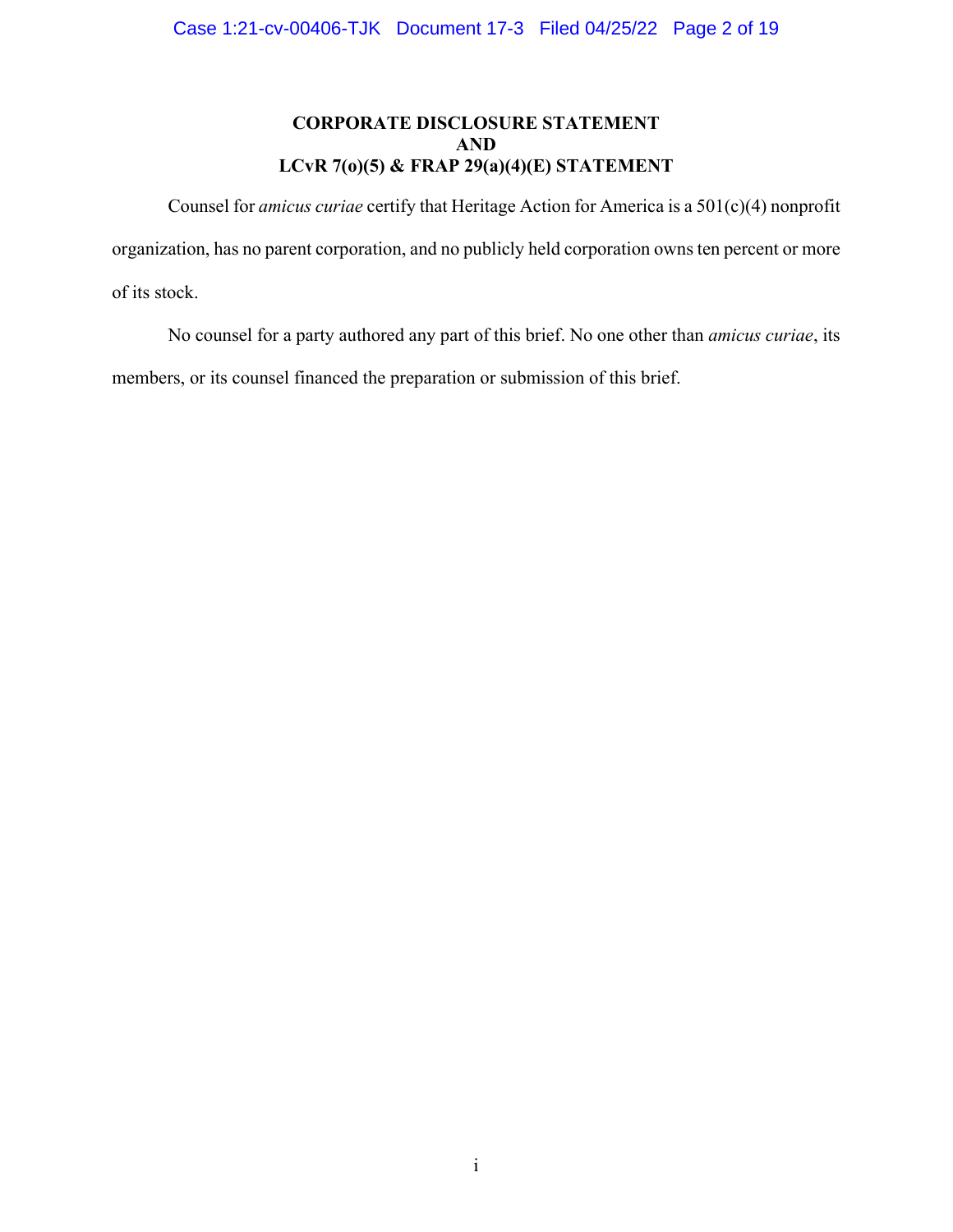# **TABLE OF CONTENTS**

# Page

<span id="page-2-0"></span>

| CORPORATE DISCLOSURE STATEMENT AND LCvR 7(0)(5)              |  |
|--------------------------------------------------------------|--|
|                                                              |  |
|                                                              |  |
|                                                              |  |
| Processing Administrative Complaints under the Federal<br>A. |  |
| <b>B.</b>                                                    |  |
| $C_{\cdot}$                                                  |  |
|                                                              |  |
|                                                              |  |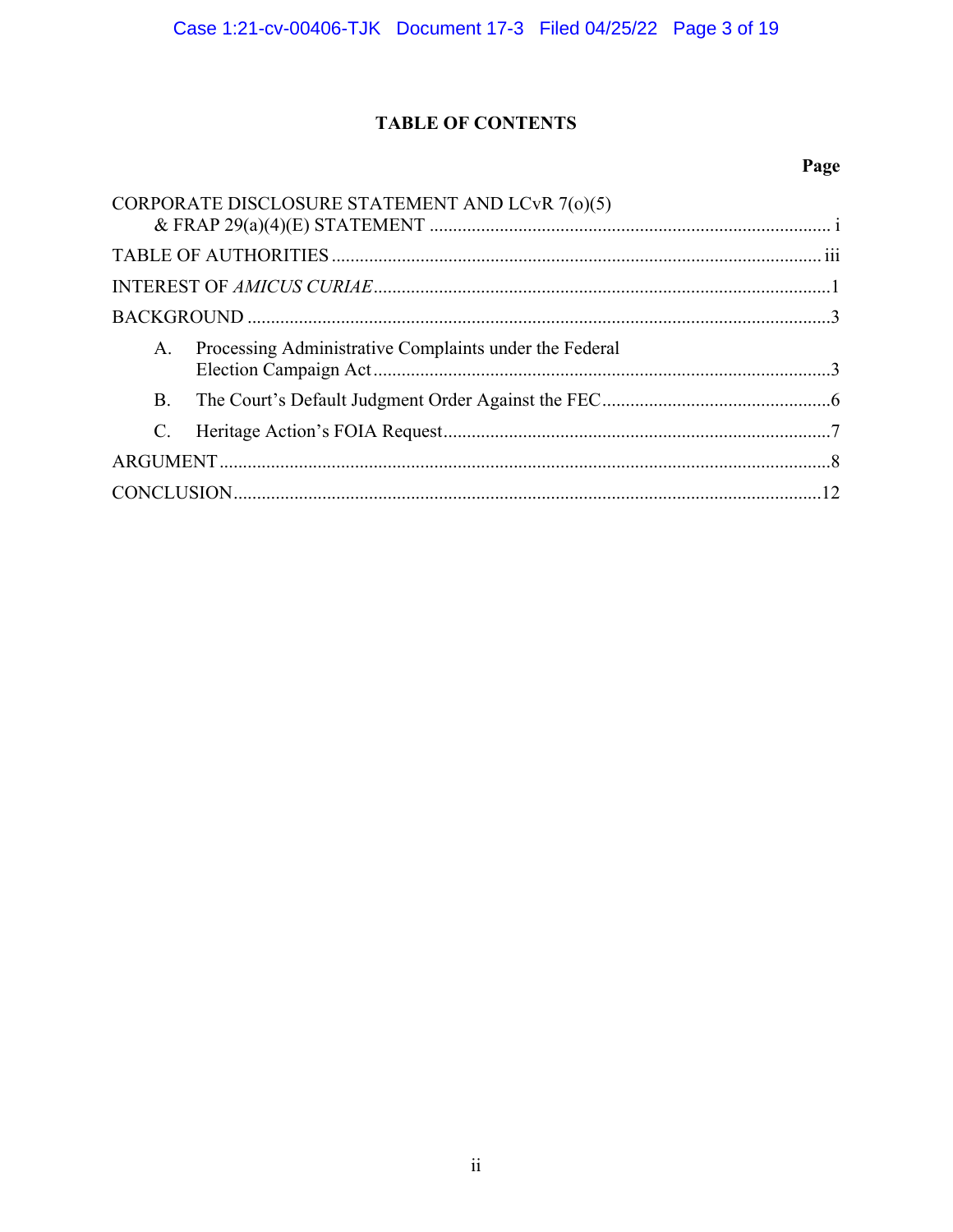# **TABLE OF AUTHORITIES**

# **Page(s)**

## <span id="page-3-0"></span>**CASE**

| Arbaugh v. $Y & H$ Corp.,                                     |
|---------------------------------------------------------------|
| Aug v. Nat'l R.R. Passenger Corp.,                            |
| Campaign Legal Ctr. v. Fed. Election Comm'n,                  |
| Citizens for Resp. & Ethics in Wash. v. Fed. Election Comm'n, |
| Citizens for Resp. & Ethics in Wash. v. Fed. Election Comm'n, |
| Citizens for Resp. & Ethics in Wash. v. Fed. Election Comm'n, |
| Common Cause v. Fed. Election Comm'n,                         |
| Democratic Cong. Campaign Comm. v. Fed. Election Comm'n,      |
| End Citizens United PAC v. Fed. Election Comm'n,              |
| IMAPizza, LLC v. At Pizza Ltd.,                               |
| In re Sealed Case,                                            |
| Iron Arrow Honor Soc'y v. Heckler,                            |
| Knox v. Serv. Emps. Int'l Union, Loc. 1000,                   |
| Landis v. N. Am. Co.,                                         |
| Larsen v. U.S. Navy,                                          |
| Powell v. McCormack,                                          |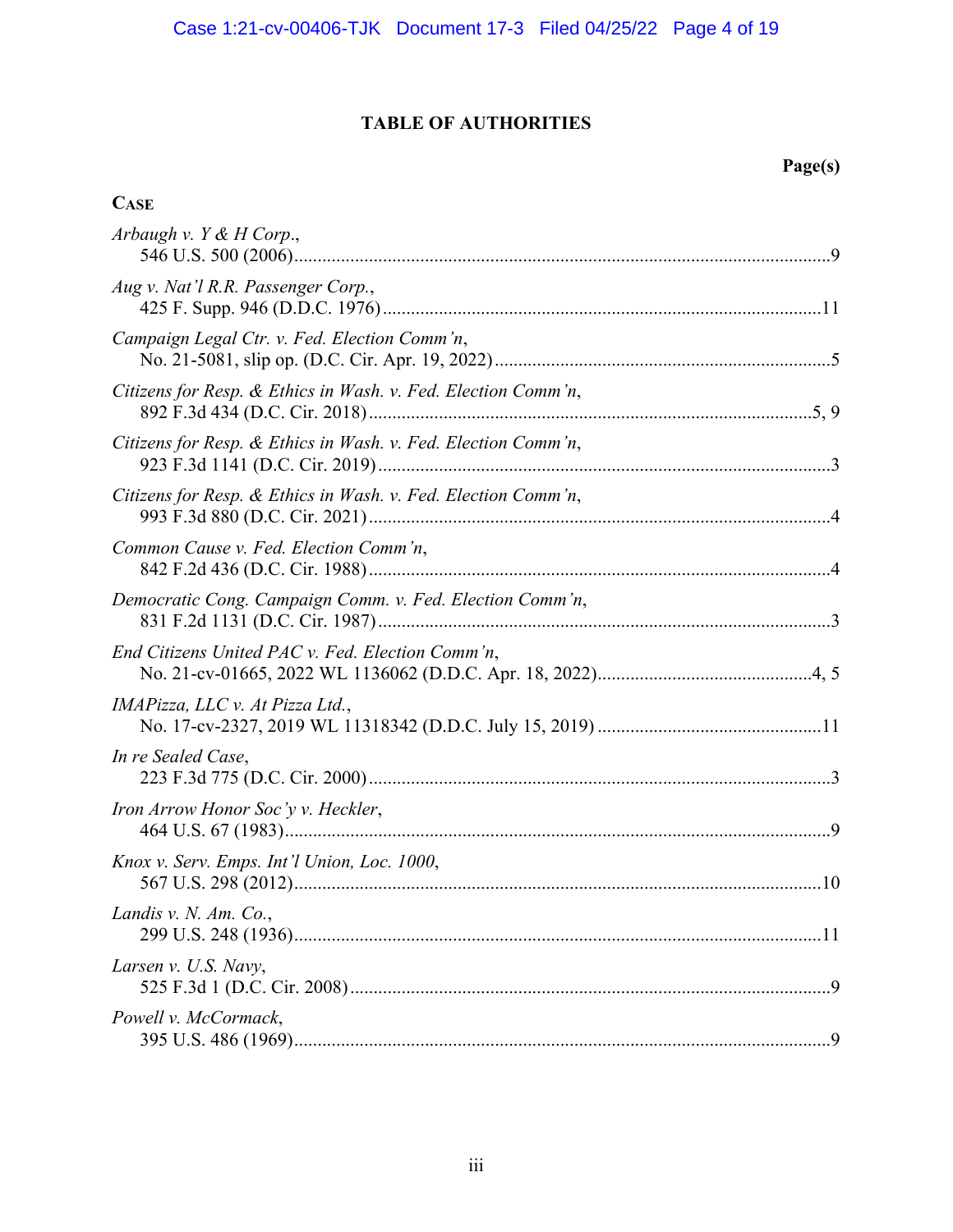# **TABLE OF AUTHORITIES**

(continued)

**Page(s)** 

| <b>STATUTES</b>                                                                 |
|---------------------------------------------------------------------------------|
|                                                                                 |
|                                                                                 |
|                                                                                 |
|                                                                                 |
|                                                                                 |
| <b>OTHER AUTHORITIES</b>                                                        |
|                                                                                 |
|                                                                                 |
|                                                                                 |
|                                                                                 |
| Disclosure of Certain Documents in Enforcement and Other Matters,               |
| Fed. Election Comm'n Am. Vote Certification of June 4, 2019 Meeting,            |
| Fed. Election Comm'n Vote Certification of Apr. 20, 2021 Meeting,               |
| Fed. Election Comm'n Vote Certification of Apr. 22, 2021 Meeting,               |
| Fed. Election Comm'n Vote Certification of Mar. 22, 2022 Meeting,               |
|                                                                                 |
| Shane Goldmacher, Democrats' Improbable New F.E.C. Strategy:                    |
|                                                                                 |
| Statement of Policy Regarding Commission Action in Matters at the Initial Stage |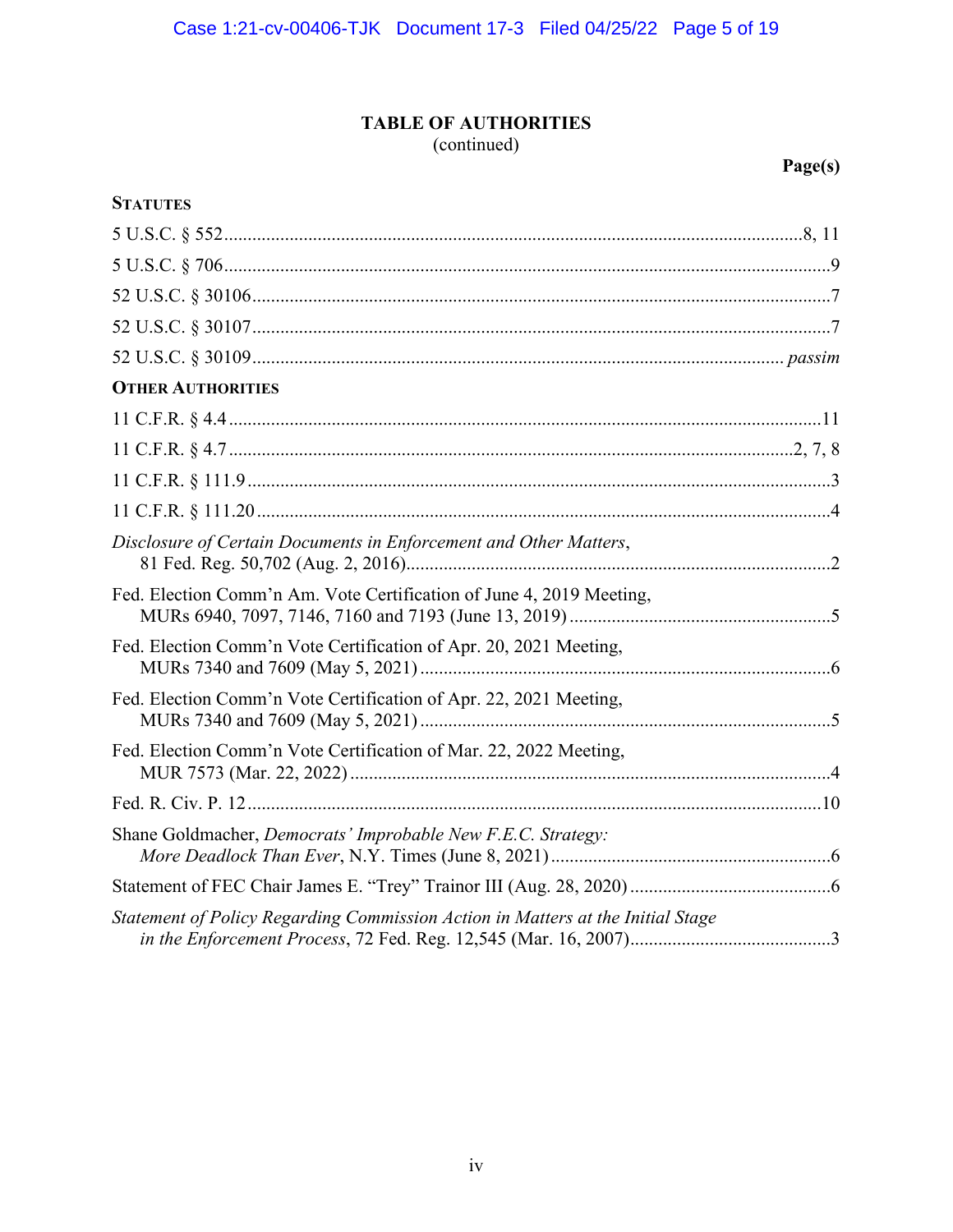#### **INTEREST OF** *AMICUS CURIAE*

<span id="page-5-0"></span>Heritage Action for America ("Heritage Action") is a social welfare organization tax exempt under section  $501(c)(4)$  of the Internal Revenue Code. Heritage Action was established to promote and advocate for conservative public policies based on the principles of free enterprise, limited government, individual freedom, traditional American values, and a strong national defense. Heritage Action is interested in this case because it is the respondent to an administrative complaint filed by Plaintiff Campaign Legal Center with Defendant Federal Election Commission ("FEC" or "Commission"), designated Matter Under Review 7516 ("MUR 7516"), which is the basis for this lawsuit.

Heritage Action seeks to participate as *amicus curiae* because, promptly upon the Court's entry of default judgment against the FEC on March 25, 2022—when it became clear that the FEC would likely never appear to defend this case—Heritage Action submitted a Freedom of Information Action ("FOIA") request to the FEC for the purpose of determining whether the Commission had previously acted on Plaintiff's administrative complaint in MUR 7516. Heritage Action's FOIA request seeks any vote certifications and commissioner Statements of Reasons reflecting votes taken by the Commission on whether to undertake enforcement action on the underlying administrative complaint—records which would bear directly on this case alleging that the FEC has failed to act on that complaint. The FEC's response date under FOIA was set for April 22, 2022, but the Commission invoked a ten working day extension to May 6, 2022.

Heritage Action has reason to believe that voting records responsive to its FOIA request exist and that the FEC has been withholding those records from the Court, Plaintiff, and public at large. Indeed, the FEC indicated as much by invoking the extension for its response to the FOIA request. The FEC's stated basis for the extension is to allow for "consultation . . . with two or more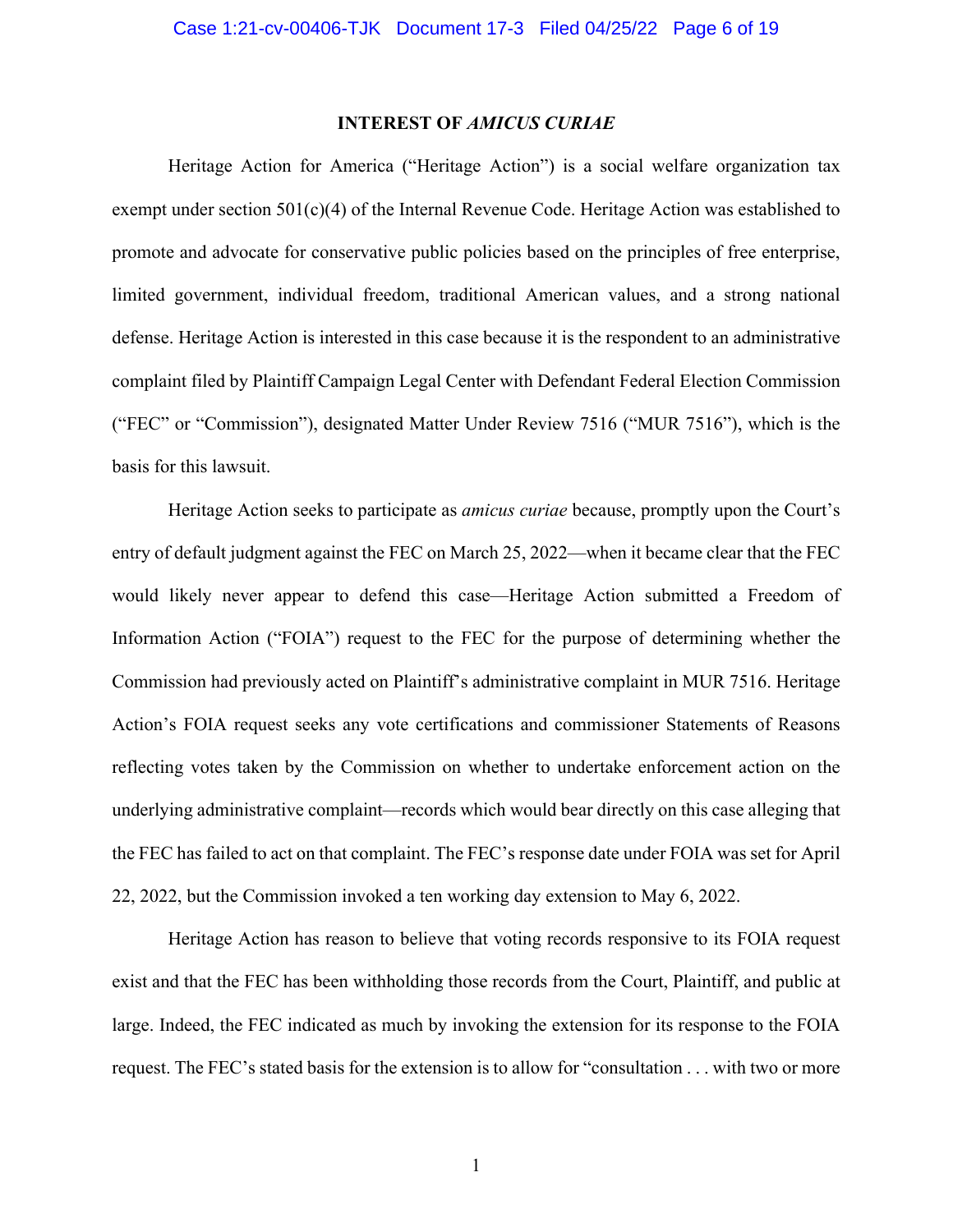#### Case 1:21-cv-00406-TJK Document 17-3 Filed 04/25/22 Page 7 of 19

<span id="page-6-0"></span>components of the Commission which have a substantial subject matter interest" in the request. 11 C.F.R. § 4.7(c)(3). Such consultation would be unnecessary if responsive records do not actually exist, which should be readily apparent to the agency given the limited scope of Heritage Action's FOIA request for records the FEC makes public as a matter of regular practice. *See Disclosure of Certain Documents in Enforcement and Other Matters*, 81 Fed. Reg. 50,702, 50,703 (Aug. 2, 2016) (listing categories of documents placed on the public record with respect to enforcement matters, including "Certifications of Commission votes" and "Statements of Reasons issued by one or more Commissioners"). In fact, in response to a near verbatim FOIA request in connection with a similar case in this Court, the FEC invoked the same extension days before producing a heavily redacted vote certification and admitting to the existence of other responsive voting records. *See Amicus Brief*, ECF 28-1, *Campaign Legal Ctr. v. Fed. Election Comm'n*, No. 20-cv-00809-ABJ (D.D.C. Jan. 7, 2022).

 Heritage Action's *amicus curiae* brief will inform the Court of a pending request for undisclosed information that is essential and directly relevant to the Court's resolution of this case. If the FEC has already acted on Plaintiff's administrative complaint, that would mean that the FEC has not acted "contrary to law," that this case is moot, and that the Court was led to issue inadvertently an advisory opinion based on a mistaken premise that the FEC had not acted on the administrative complaint. Considering the significance of the requested records to a proper determination in this case, Heritage Action respectfully requests that the Court hold this case in abeyance until the FEC fully responds to Heritage Action's FOIA request and, in the meantime, order the FEC to submit any records relating to votes on the administrative complaint in MUR 7516 for *in camera* review within seven days.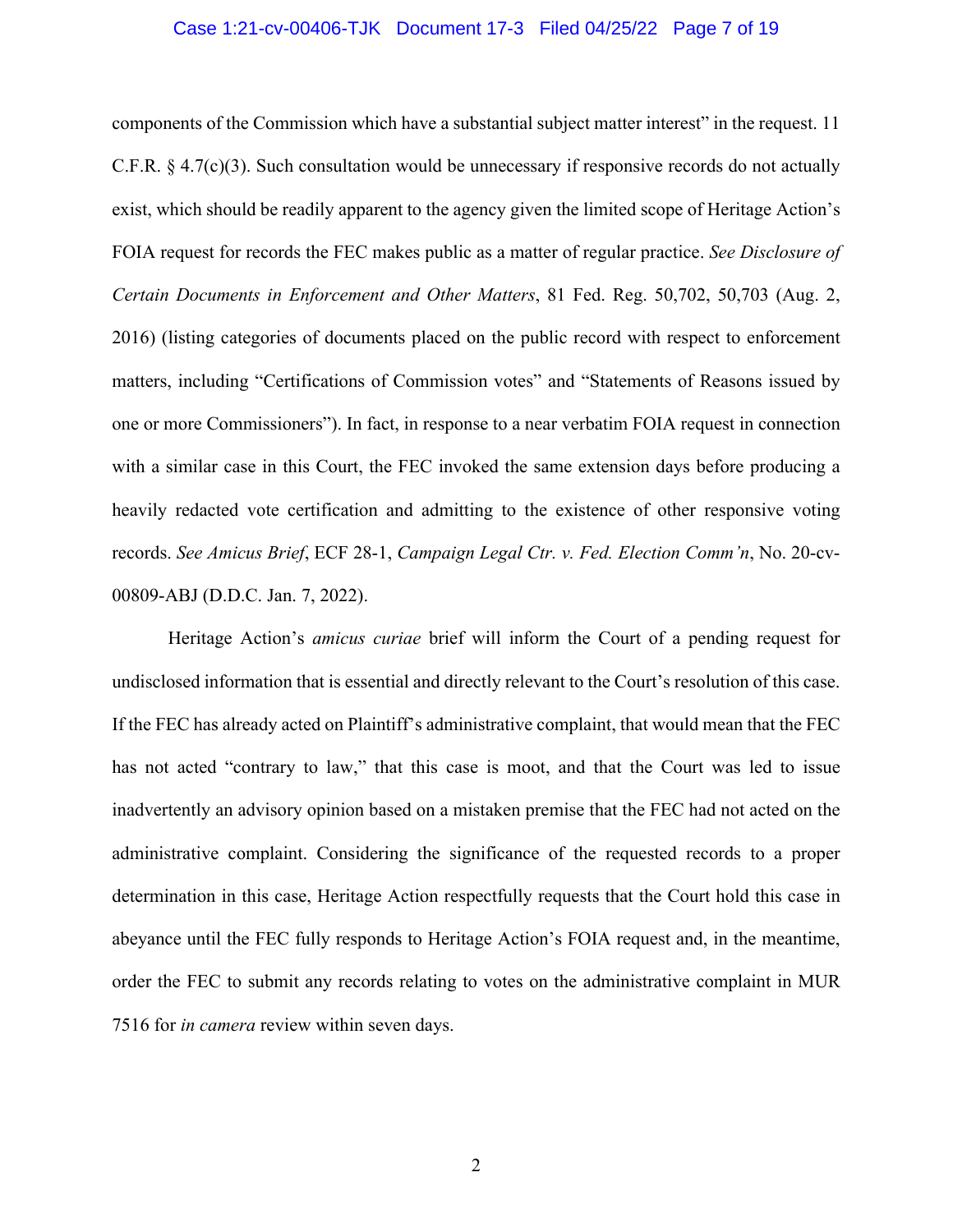#### **BACKGROUND**

### **A. Processing Administrative Complaints under the Federal Election Campaign Act**

Under the Federal Election Campaign Act of 1971 ("FECA"), "[a]ny person . . . may file a complaint with the Commission." 52 U.S.C. § 30109(a)(1). When such an administrative complaint has been filed, the bipartisan, six-member Commission's only action to take on the complaint is to hold a "vote" on whether, based on the complaint and any responses, the Commission "has reason to believe" a respondent has committed or is about to commit a violation of FECA. *Id.* § 30109(a)(2). Only when an "affirmative vote of 4" commissioners finds "reason to believe" may the FEC initiate an enforcement action and investigate an alleged violation. *Id.*; *see also* 11 C.F.R. § 111.9(a). Alternatively, a majority of the Commission may vote to dismiss an administrative complaint outright, either because there is no "reason to believe" a violation occurred or simply as a matter of prosecutorial discretion. 52 U.S.C. § 30109(a)(2).

The bipartisan FEC, however, often splits in its vote on whether to proceed with an enforcement action, regularly failing to garner the four votes necessary to undertake an investigation of the allegations in the administrative complaint or affirmatively dismiss the complaint. A split vote on the merits of the complaint, in practical terms, results in an agency "action" terminating the complaint, as there are not enough votes to proceed with enforcement under FECA. *See In re Sealed Case*, 223 F.3d 775, 780 (D.C. Cir. 2000) (a "no-action decision . . . [is] made by the Commission itself, not the staff, and precludes further enforcement"); *see also Citizens for Resp. & Ethics in Wash. v. Fed. Election Comm'n*, 923 F.3d 1141, 1142 (D.C. Cir. 2019) (Griffith, J., concurring in the denial of rehearing en banc); *Democratic Cong. Campaign Comm. v. Fed. Election Comm'n*, 831 F.2d 1131, 1133 (D.C. Cir. 1987) (Ginsburg, J.) (recognizing deadlock dismissal as judicially reviewable action); *Statement of Policy Regarding Commission*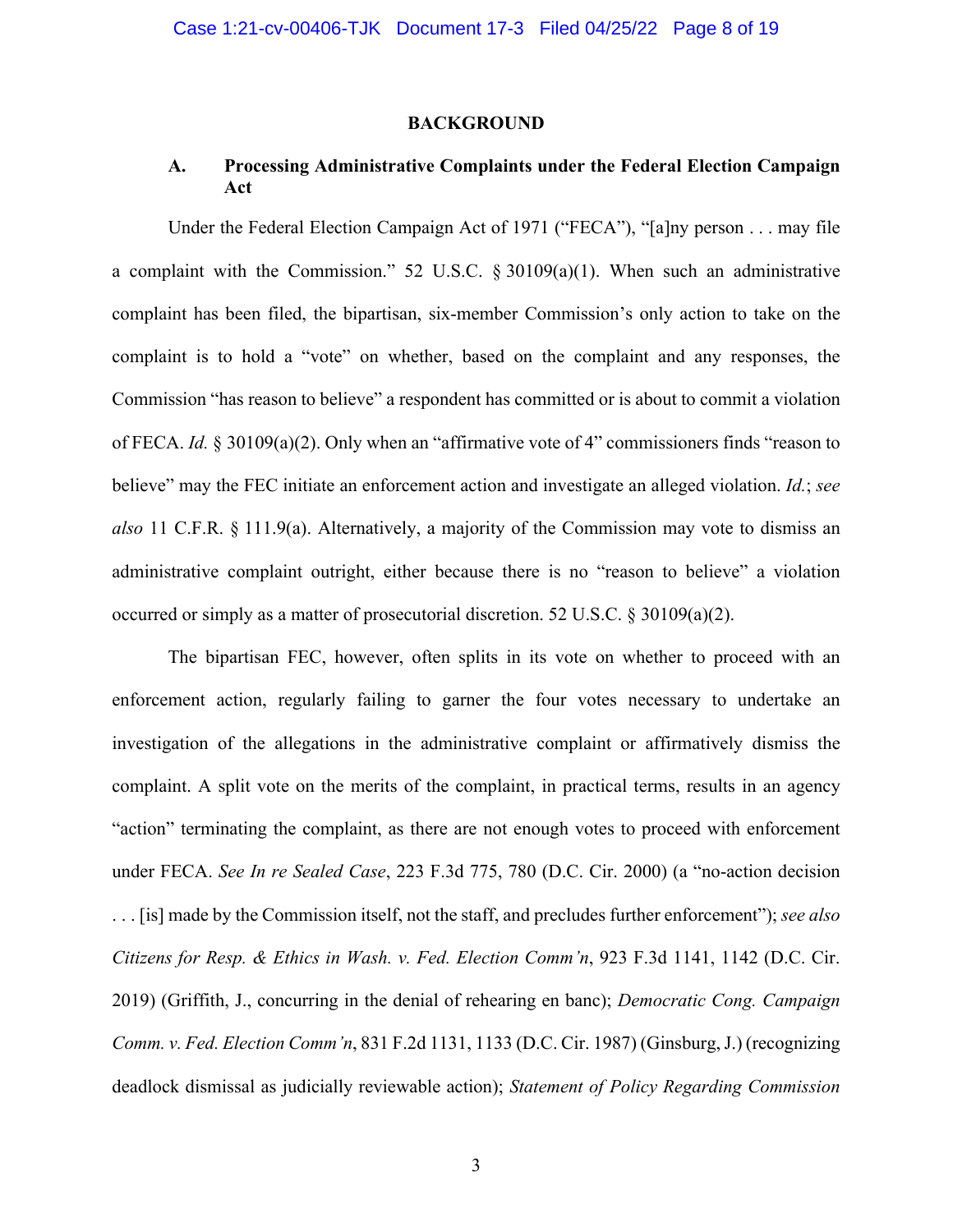#### Case 1:21-cv-00406-TJK Document 17-3 Filed 04/25/22 Page 9 of 19

*Action in Matters at the Initial Stage in the Enforcement Process*, 72 Fed. Reg. 12,545, 12,546 (Mar. 16, 2007) ("[T]he Commission will dismiss a matter . . . when the Commission lacks majority support for proceeding with a matter."). Accordingly, such split votes among the FEC have been deemed "deadlock dismissals" of the administrative complaint—i.e., a "dismissal[] resulting from the failure to get four votes to proceed with an enforcement action." *Citizens for Resp. & Ethics in Wash. v. Fed. Election Comm'n*, 993 F.3d 880, 891 (D.C. Cir. 2021).

Whenever the Commission has "ma[de] a finding of no reason to believe . . . or otherwise terminates its proceedings, *it shall make public such action* and the basis therefor no later than thirty (30) days" after first providing notice to the complainant and respondent of its vote. 11 C.F.R. § 111.20(a) (emphasis added); *accord* 52 U.S.C. § 30109(a)(4)(B)(ii) ("If the Commission makes a determination that a person has not violated [FECA] . . . the Commission shall make public such determination."). Although this disclosure of the FEC's terminating "action" is worded as nondiscretionary by statute and regulation, in all enforcement matters resulting in dismissals even those where there is majority agreement on dismissal—the Commission votes whether to authorize its Office of General Counsel to "[c]lose the file" for release. *See, e.g.*, Fed. Election Comm'n Vote Certification of Mar. 22, 2022 Meeting, MUR 7573 (Mar. 22, 2022), *available at*  [https://www.fec.gov/files/legal/murs/7573/7573\\_16.pdf](https://www.fec.gov/files/legal/murs/7573/7573_16.pdf) (voting 5-1 to find "no reason to believe" the complaint and to "[c]lose the file"). Therefore, when the FEC splits on the merits of an administrative complaint, resulting in a deadlock dismissal, the Commission simply holds this ministerial vote to close the file, and nothing more. When the file is released, the commissioners who vote against enforcement generally include in the file one or more Statements of Reasons explaining their dismissal vote. *See, e.g.*, *End Citizens United PAC v. Fed. Election Comm'n*, No. 21-cv-01665, 2022 WL 1136062, at \*2 (D.D.C. Apr. 18, 2022); *Common Cause v. Fed. Election*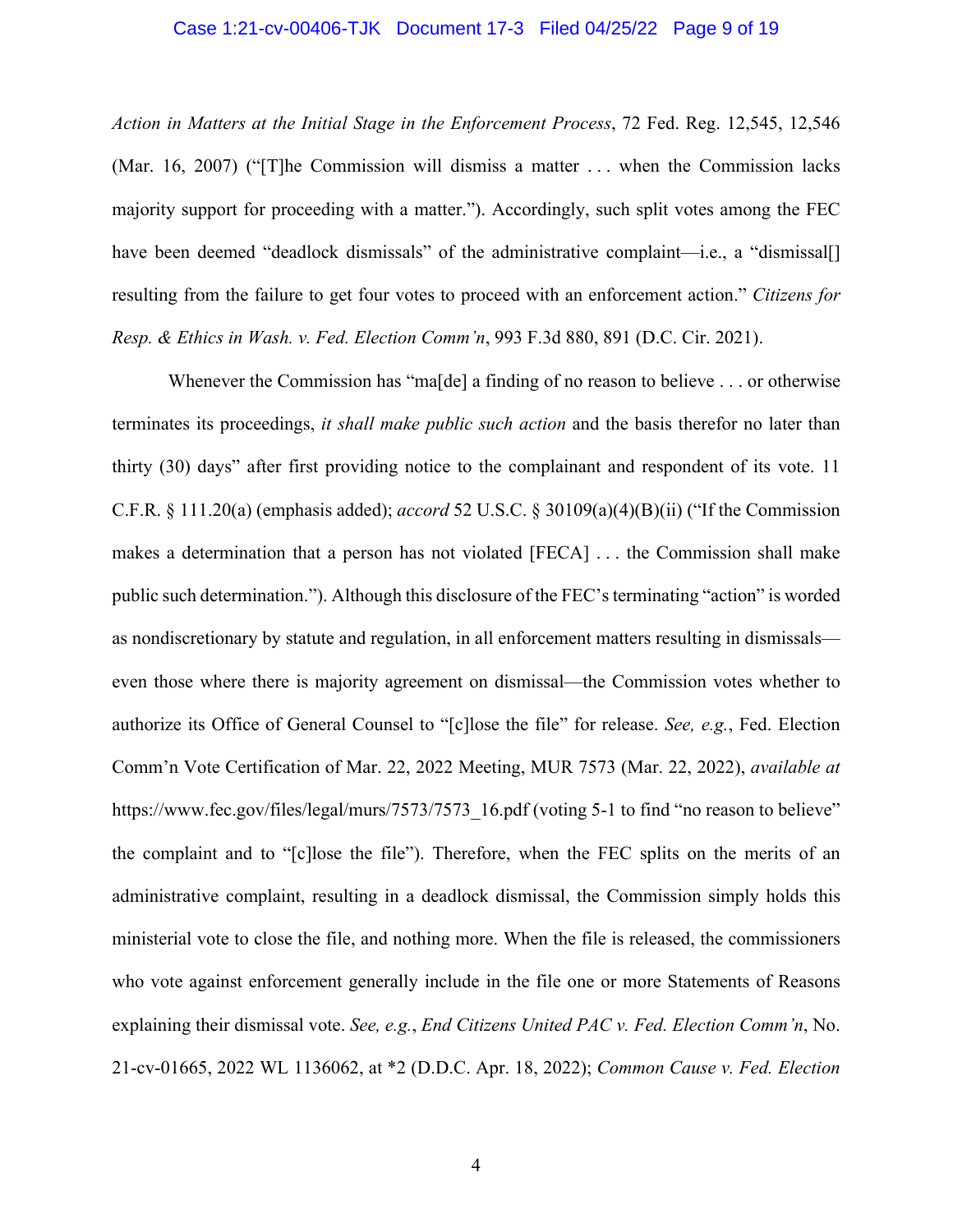#### Case 1:21-cv-00406-TJK Document 17-3 Filed 04/25/22 Page 10 of 19

*Comm'n*, 842 F.2d 436, 449 (D.C. Cir. 1988). The rationale of these so-called "controlling commissioners" is treated as "expressing the Commission's rationale for dismissal," *Citizens for Resp. & Ethics in Wash. v. Fed. Election Comm'n*, 892 F.3d 434, 437–38 (D.C. Cir. 2018), and depending on the basis of their vote, may not be subject to judicial review. *See End Citizens United PAC*, 2022 WL 1136062, at \*3.

A recent illustration of this process played out in the administrative matter underlying *Campaign Legal Center v. Federal Election Commission*, No. 21-5081, slip op. (D.C. Cir. Apr. 19, 2022). At the time of the Commission's vote on the administrative complaint, there were only four commissioners and they had "deadlocked two-two along party lines on the vote to decide whether there was 'reason to believe' that illegal coordination had occurred. As a result, the Commission failed to achieve the four votes necessary to proceed" with enforcement. *Id.* at 9. "The two Republican Commissioners voted against finding there was reason to believe a violation occurred and issued a Statement of Reasons explaining their controlling decision," and "[t]he Commission therefore dismissed the administrative complaint." *Id.* at 9–10. As reflected in the FEC's official vote certification, the Commission did not garner four votes in support of any position on the merits of the administrative complaint, leading to a deadlock dismissal, so the Commission simply closed the file for public disclosure of that "action." *See* Fed. Election Comm'n Am. Vote Certification of June 4, 2019 Meeting, MURs 6940, 7097, 7146, 7160 and 7193 (June 13, 2019), *available at* [https://www.fec.gov/files/legal/murs/6940/19044471800.pdf.](https://www.fec.gov/files/legal/murs/6940/19044471800.pdf) The same is reflected in the two official vote certifications in the administrative matter that gave rise to *End Citizens United PAC*, which this Court recently decided. *See* Fed. Election Comm'n Vote Certification of Apr. 22, 2021 Meeting, MURs 7340 and 7609 (May 5, 2021), *available at*  https://www.fec.gov/files/legal/murs/7340/7340 45.pdf (reflecting split vote to affirmatively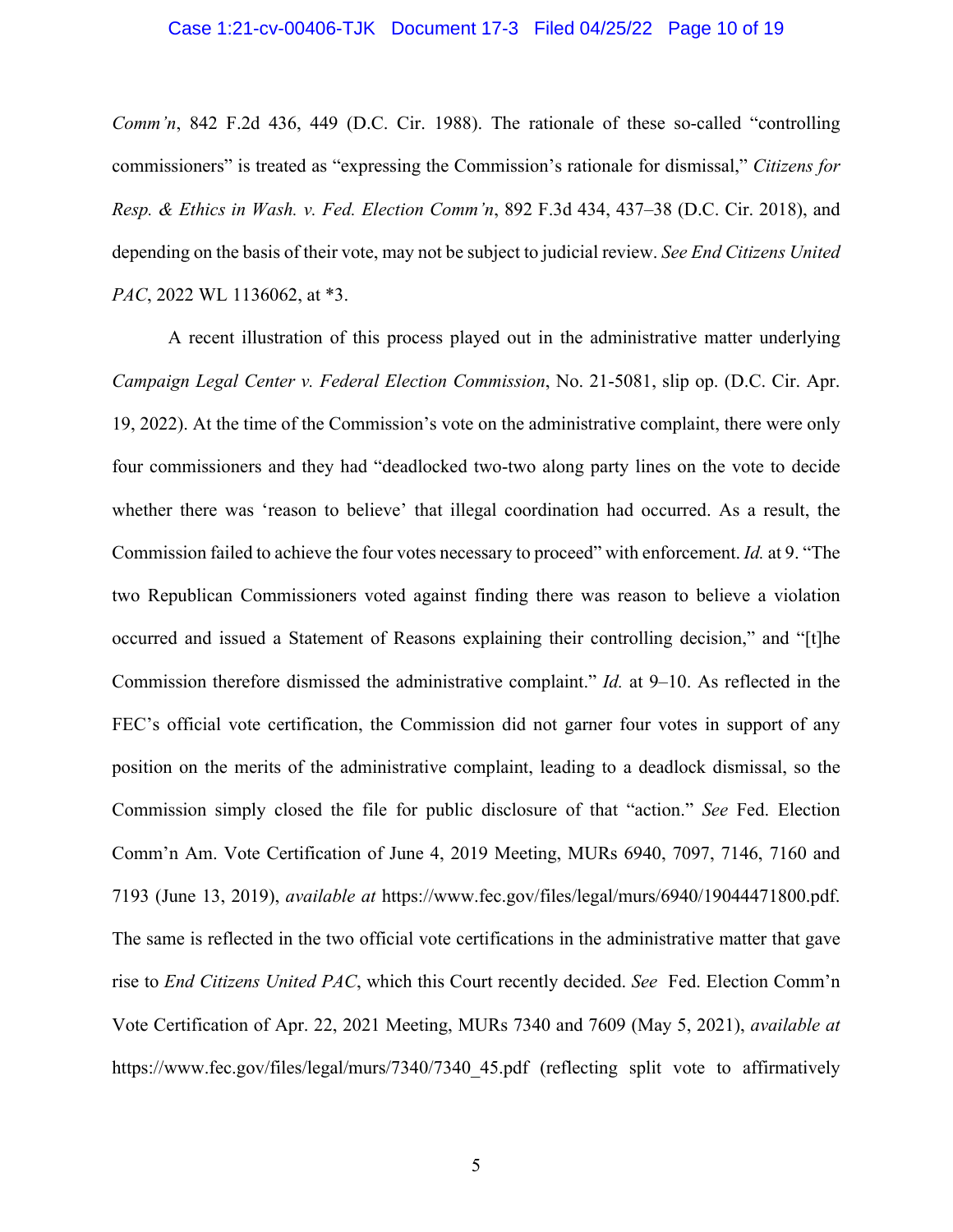#### Case 1:21-cv-00406-TJK Document 17-3 Filed 04/25/22 Page 11 of 19

dismiss complaint and majority vote to close file); Fed. Election Comm'n Vote Certification of Apr. 20, 2021 Meeting, MURs 7340 and 7609 (May 5, 2021), *available at*  [https://www.fec.gov/files/legal/murs/7340/7340\\_44.pdf](https://www.fec.gov/files/legal/murs/7340/7340_44.pdf) (reflecting two split votes on the merits of the complaint at executive session meeting two days earlier).

While the Commission has operated in this fashion for 40 years, as described in the *amicus curiae* brief submitted in this case by the Institute for Free Speech, recently some "Commissioners . . . have adopted [a] tactic to deny meaningful judicial review of" certain matters that have resulted in deadlock dismissals, by "refusing to vote to close the file." *Amicus Brief*, ECF 14, at 6–7 (quoting Statement of FEC Chair James E. "Trey" Trainor III, § II.B (Aug. 28, 2020), <https://tinyurl.com/5fced68j>). In such matters, the required action on the administrative complaints—i.e., the vote whether to proceed with enforcement—has already occurred and failed to garner majority support. Yet, by commissioners' own admissions (including in interviews with the *New York Times*), some commissioners are willfully obstructing disclosure of the Commission's action on the complaint from the parties to the administrative proceeding, the judiciary, and the general public by failing to authorize release of the file in the otherwise terminated proceeding. *See* Shane Goldmacher, *Democrats' Improbable New F.E.C. Strategy: More Deadlock Than Ever*, N.Y. Times (June 8, 2021) ("Democrats are declining to formally close some cases after the Republicans vote against enforcement. That leaves investigations officially sealed in secrecy and legal limbo.").

#### **B. The Court's Default Judgment Order Against the FEC**

In the present case, Plaintiff filed an administrative complaint against Heritage Action in MUR 7516, but Plaintiff alleges that the FEC has "failed to act" on its administrative complaint. The FEC has never made an appearance in this case, and on March 25, 2022, the Court entered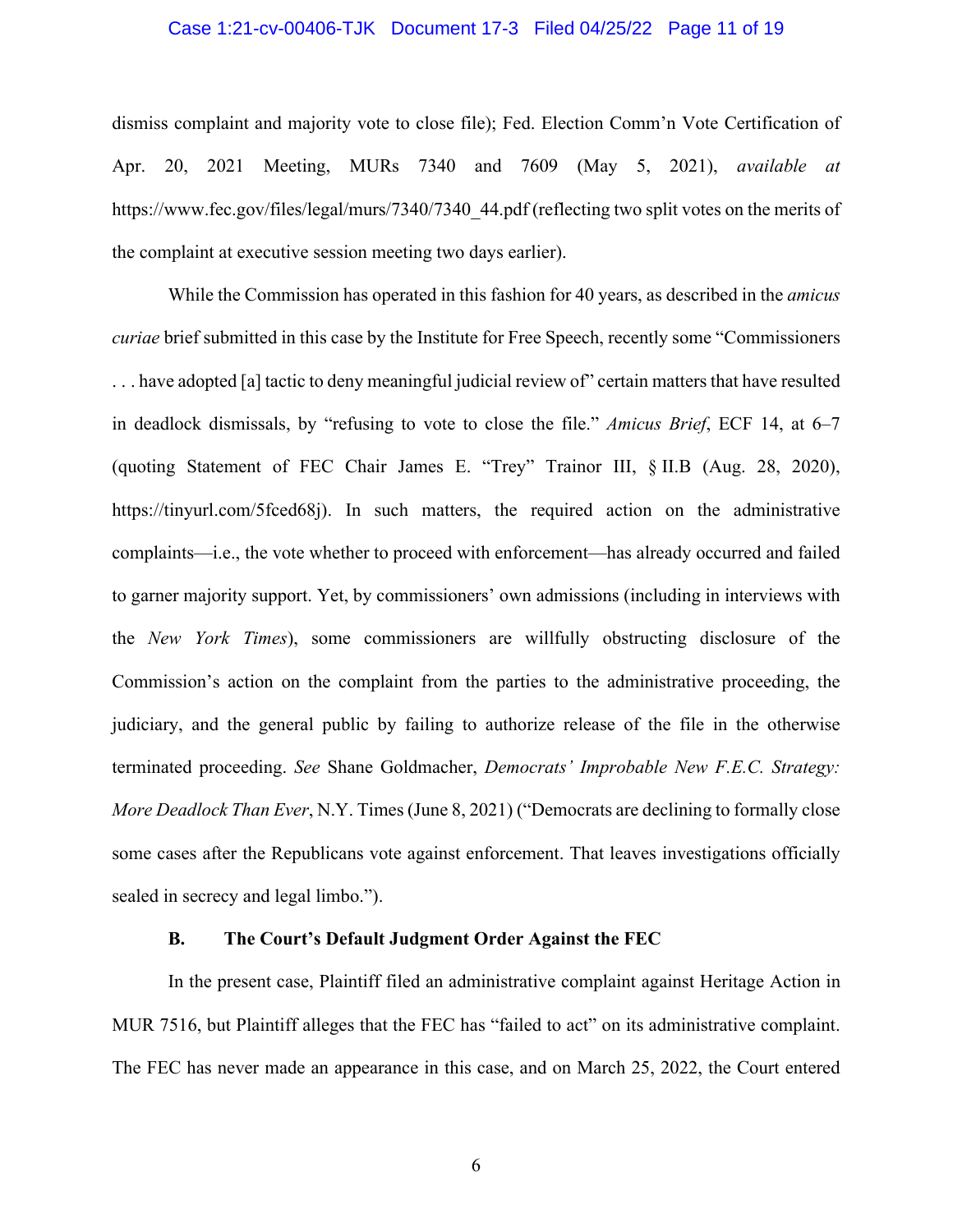#### Case 1:21-cv-00406-TJK Document 17-3 Filed 04/25/22 Page 12 of 19

default judgment against the Commission. The Court's March 25 order found that "the FEC has taken no action on CLC's complaint," ECF 16, at 1, and, consistent with the relief requested by Plaintiff, compelled the Commission to "conform to this Court's Order within 30 days by acting on CLC's administrative complaint, MUR 7516." *Id.* at 2. Thereafter, on March 29, 2022, the Court issued a Minute Order requiring that Plaintiff file a status report on April 26, 2022, addressing whether the FEC has taken action on the administrative complaint.

In light of the FEC's approach to this case to date, Heritage Action anticipates that the Commission will remain silent. If so, and if this Court rules that the FEC has failed to conform with the March 25 order, Plaintiff will be authorized to bring a direct lawsuit against Heritage Action based on its administrative complaint, 52 U.S.C. § 30109(a)(8)(C), without any prior input from the agency delegated exclusive civil enforcement authority for FECA violations, *id.*  §§ 30106(b)(1), 30107(e).

#### **C. Heritage Action's FOIA Request**

Once the Court entered its default judgment order on March 25, 2022, it became clear that the FEC would never appear in this case. That same day, Heritage Action submitted a FOIA request to the FEC seeking the following records:

- 1. Any vote certifications reflecting votes taken by the Federal Election Commission on the complaint against Heritage Action in MUR 7516; and
- 2. Any Statements of Reasons or other Commissioner opinions concerning the complaint against Heritage Action in MUR 7516.

Exhibit 1. The Commission acknowledged receipt effective March 25, 2022. Exhibit 2. Thus, under FOIA, the FEC's response date was set for April 22, 2022. *See* 11 C.F.R. § 4.7(c) ("The Commission shall determine within twenty working days after receipt of a request, or twenty working days after an appeal is granted, whether to comply with such request.").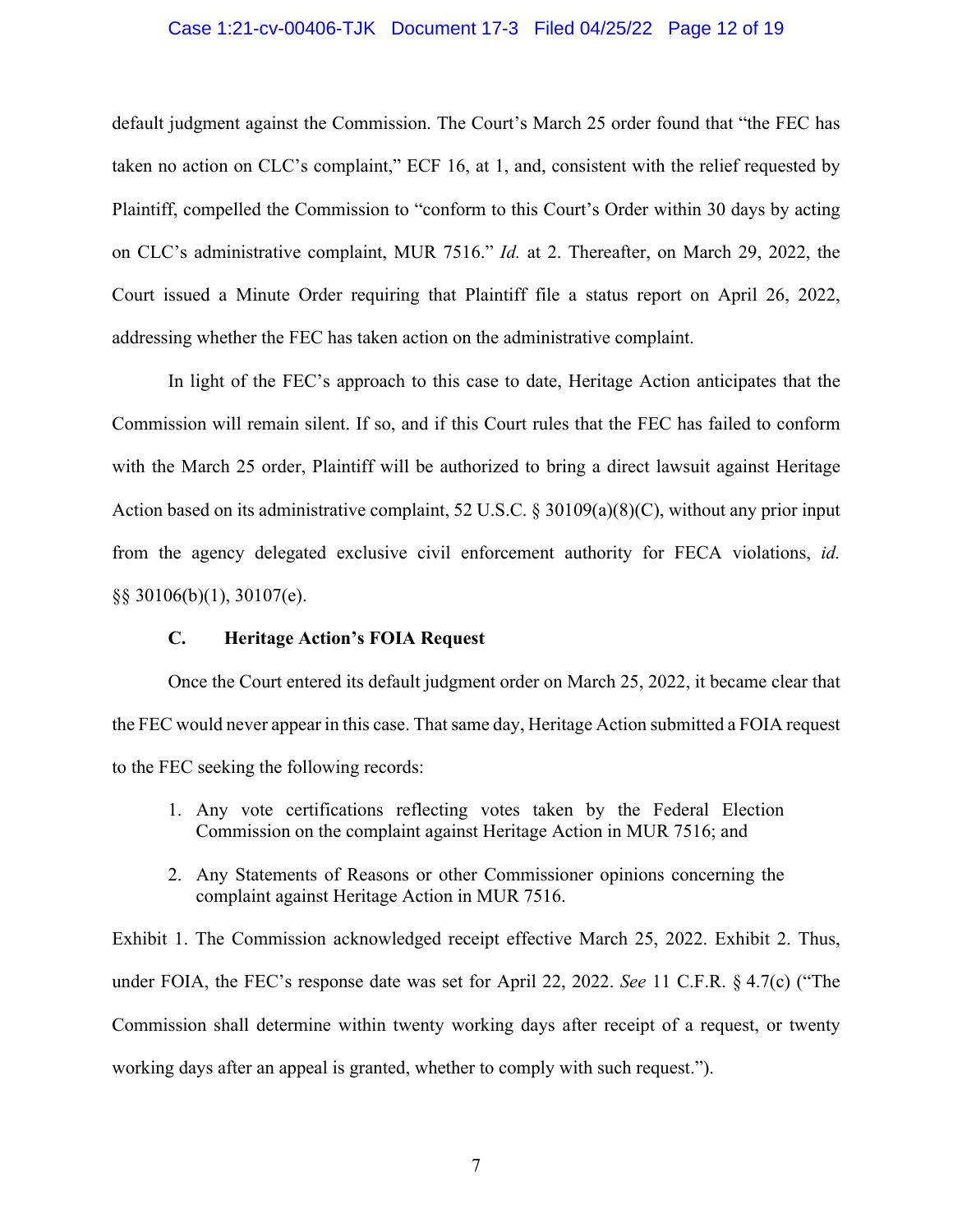#### Case 1:21-cv-00406-TJK Document 17-3 Filed 04/25/22 Page 13 of 19

<span id="page-12-0"></span>However, on April 18, 2022, the FEC's FOIA Office emailed counsel to Heritage Action stating that, "in accordance with 5 U.S.C.  $\S 552(a)(6)(B)(i)$  and 11 C.F.R.  $\S 4.7(c)$ ," the Commission would be "extending the processing period to respond to [the] request by ten (10) working days to **May 6, 2022**." Exhibit 3 (bold in original). Signaling that some responsive documents likely exist, the FEC's FOIA Office asserted that "[t]his extension is necessary because [Heritage Action's] request requires consultation with two or more components of the Commission which have a substantial subject matter interest in the request. 11 C.F.R. § 4.7(c)(3)." *Id.* In the event that the FEC refuses to produce any responsive records without redaction by May 6, Heritage Action intends to exhaust its administrative remedies under FOIA, and if necessary, pursue litigation in this Court to obtain full and complete copies of any responsive records withheld by the FEC. *See, e.g.*, Complaint, ECF 1, *45Committee, Inc. v. Fed. Election Comm'n*, No. 22-cv-00502-ABJ (D.D.C. Feb. 25, 2022).

#### **ARGUMENT**

The Court should hold this case in abeyance until the FEC fully responds to Heritage Action's FOIA request so that the Court may have an opportunity to review any responsive records relating to Commission votes on the administrative complaint in MUR 7516. Heritage Action has reason to believe that the FEC possesses responsive voting records showing that the Commission split in its vote on the merits of Plaintiff's administrative complaint, but those records are not yet public because the FEC has refused to take the ministerial step of closing the file. Such voting records are essential and directly relevant to the Court's resolution of this case in which the FEC has failed to appear and inform the Court of any actions it has taken on the administrative complaint.

Abeyance is appropriate here because a finding that the FEC has not conformed to the Court's March 25 order would have immediate consequences for Heritage Action—CLC could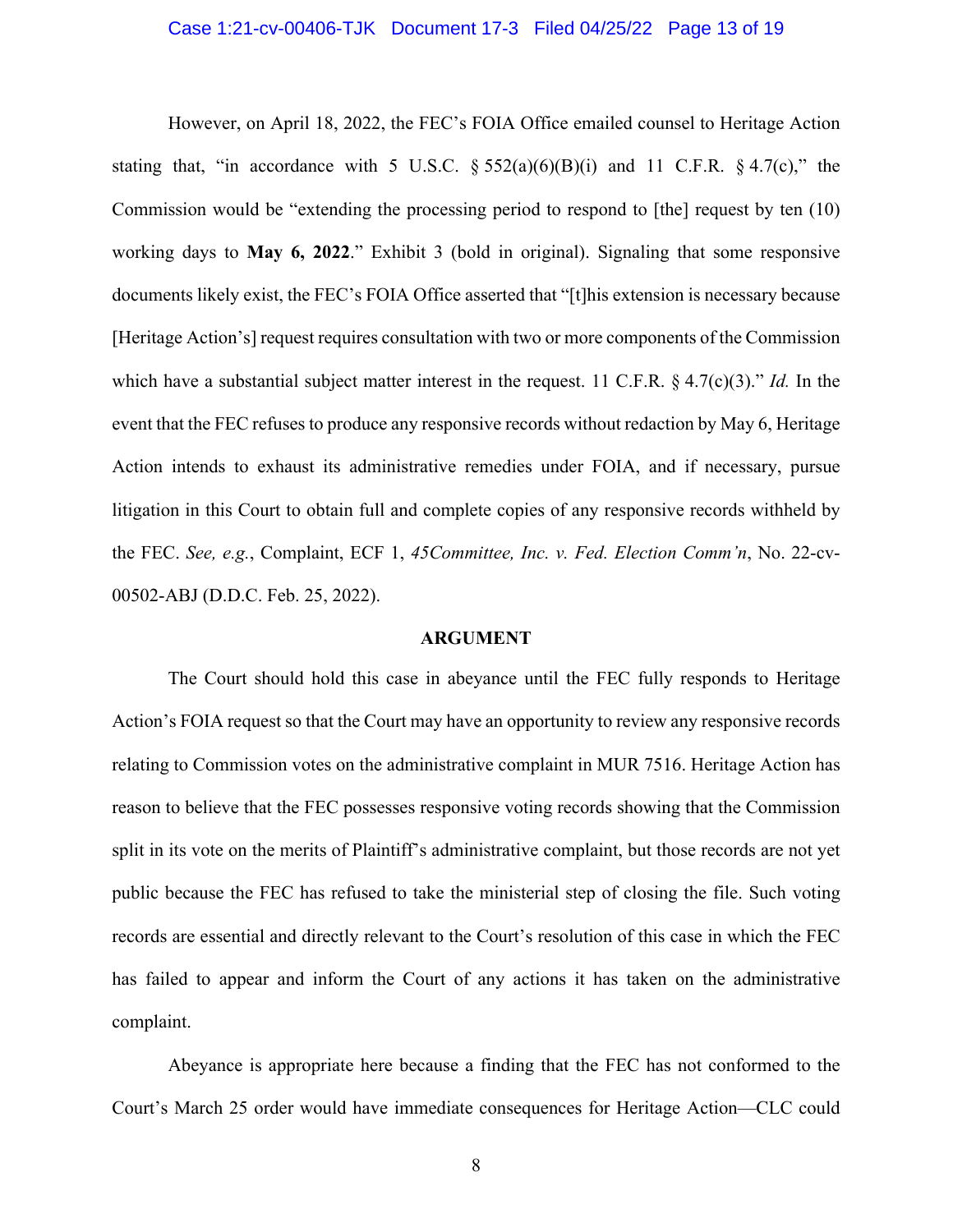#### Case 1:21-cv-00406-TJK Document 17-3 Filed 04/25/22 Page 14 of 19

<span id="page-13-0"></span>sue Heritage Action directly on the theories in CLC's administrative complaint. Yet "a court may not authorize a citizen suit unless it first determines that the Commission acted 'contrary to law' under FECA or under the [Administrative Procedure Act's] equivalent 'not in accordance with law.'" *Citizens for Resp. & Ethics in Wash.*, 892 F.3d at 440 (quoting 52 U.S.C. § 30109(a)(8)(C); 5 U.S.C. § 706(2)(A))). Under FECA, the only action that the FEC can take on an administrative complaint is to hold a vote whether to proceed with enforcement based on the complaint. 52 U.S.C. § 30109(a)(2). If the FEC possesses responsive records showing that the FEC previously voted whether to proceed on Plaintiff's administrative complaint against Heritage Action in MUR 7516, then the FEC has already acted on the complaint and thus has not acted contrary to law. Those undisclosed voting records are essential to this case because their release could materially impact the Court's adjudication of this case.

Indeed, if FEC voting records reflect that the Commission has already acted on Plaintiff's administrative complaint, then this case is moot and the Court's March 25 order should be vacated, as it would appear to have been issued on the mistaken premise (caused by the FEC's failure to appear and properly inform the Court) that the FEC had not acted on the administrative complaint. *See Larsen v. U.S. Navy*, 525 F.3d 1, 4 (D.C. Cir. 2008) ("Federal courts lack jurisdiction to decide moot cases because their constitutional authority extends only to actual cases or controversies." (quoting *Iron Arrow Honor Soc'y v. Heckler*, 464 U.S. 67, 70 (1983))). "The objection that a federal court lacks subject-matter jurisdiction may be raised by a party, or by a court on its own initiative, at any stage in the litigation, even after trial and the entry of judgment." *Arbaugh v. Y & H Corp*., 546 U.S. 500, 506 (2006) (citation omitted).

"[A] case is moot when the issues presented are no longer 'live' or the parties lack a legally cognizable interest in the outcome." *Powell v. McCormack*, 395 U.S. 486, 496 (1969). Mootness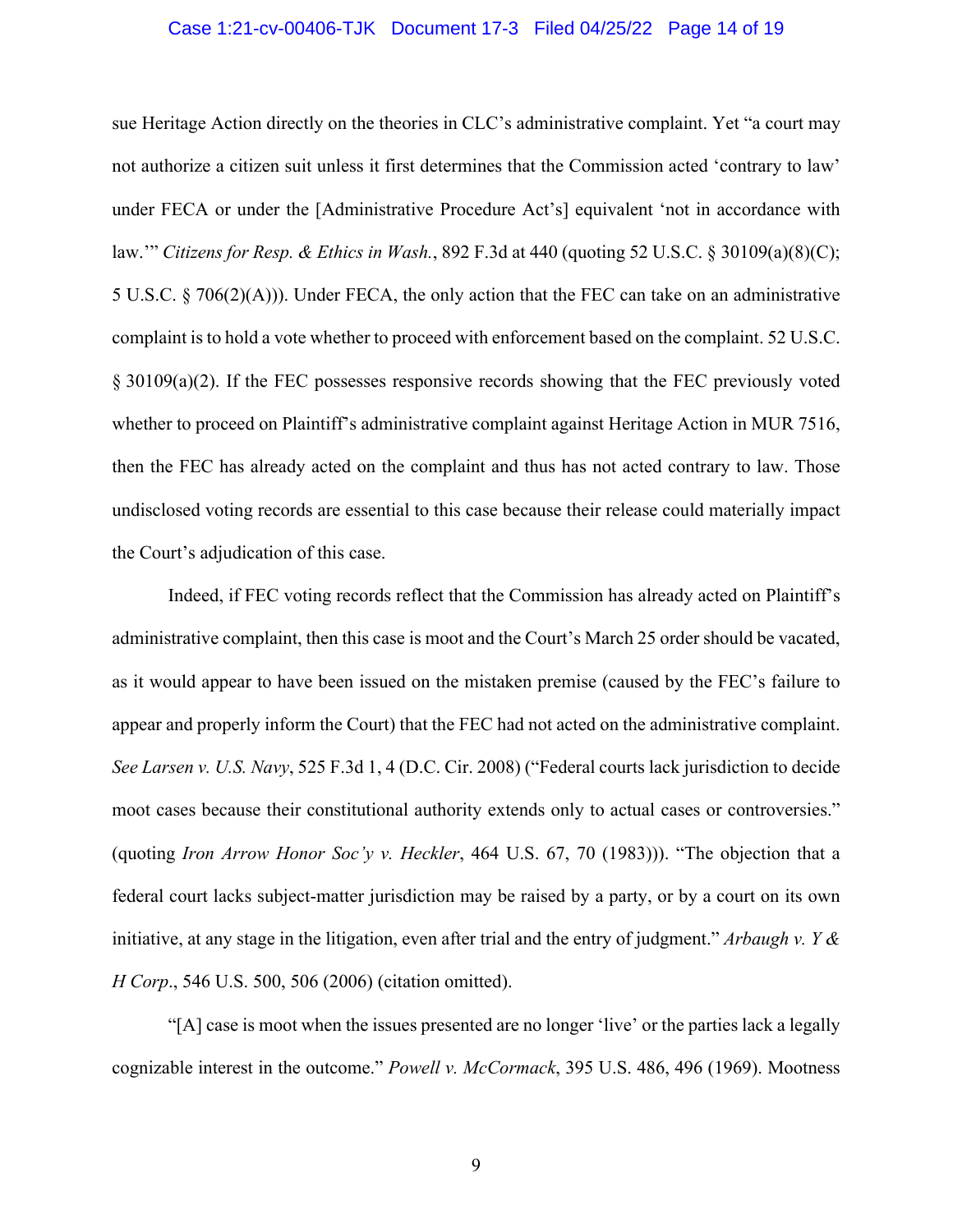#### Case 1:21-cv-00406-TJK Document 17-3 Filed 04/25/22 Page 15 of 19

<span id="page-14-0"></span>occurs "when it is impossible for a court to grant any effectual relief whatever to the prevailing party." *Knox v. Serv. Emps. Int'l Union, Loc. 1000*, 567 U.S. 298, 307 (2012) (quotation marks omitted). In this case, Plaintiff requested two forms of relief from this Court: (1) a declaration that the FEC had not acted on its administrative complaint and (2) an order compelling FEC to act. If the FEC has already acted on the administrative complaint, however, the Court cannot award any effectual relief requested by Plaintiff, meaning this case is moot—and has been since the FEC voted whether to proceed with enforcement on Plaintiff's administrative complaint. *See* Fed. R. Civ. P. 12(h)(3) ("If the court determines *at any time* that it lacks subject-matter jurisdiction, the court must dismiss the action." (emphasis added)).

It is more than speculative that the FEC possesses voting records showing that the Commission has already acted on Plaintiff's administrative complaint. As noted above, the FEC released a heavily redacted vote certification and admitted to the existence of other responsive records reflecting Commission votes previously taken on the underlying administrative complaint in a nearly identical case. *See Amicus Brief*, ECF 28-1, *Campaign Legal Ctr.*, No. 20-cv-00809- ABJ, *supra*. Heritage Action has reason to believe that the FEC will release similar documents in response to its FOIA request given the ongoing consultations within the FEC about whether to release responsive records. This Court should not greenlight CLC's lawsuit against Heritage Action until it has an opportunity to review the FEC's voting records that are essential and material to the resolution of this case.<sup>1</sup>

 1 Last week, Judge Jackson issued an opinion in the case referenced above, finding that the FEC had failed to conform with a prior default judgment order and authorizing CLC to bring a direct lawsuit against the administrative respondent. *See* Order, ECF 32, at 1, *Campaign Legal Ctr. v. Fed. Election Comm'n*, No. 20-cv-00809-ABJ (D.D.C. Apr. 21, 2022). The administrative respondent had filed an *amicus* brief raising similar arguments as this brief and describing its own pending FOIA request—a near mirror-image of Heritage Action's request—to which the FEC had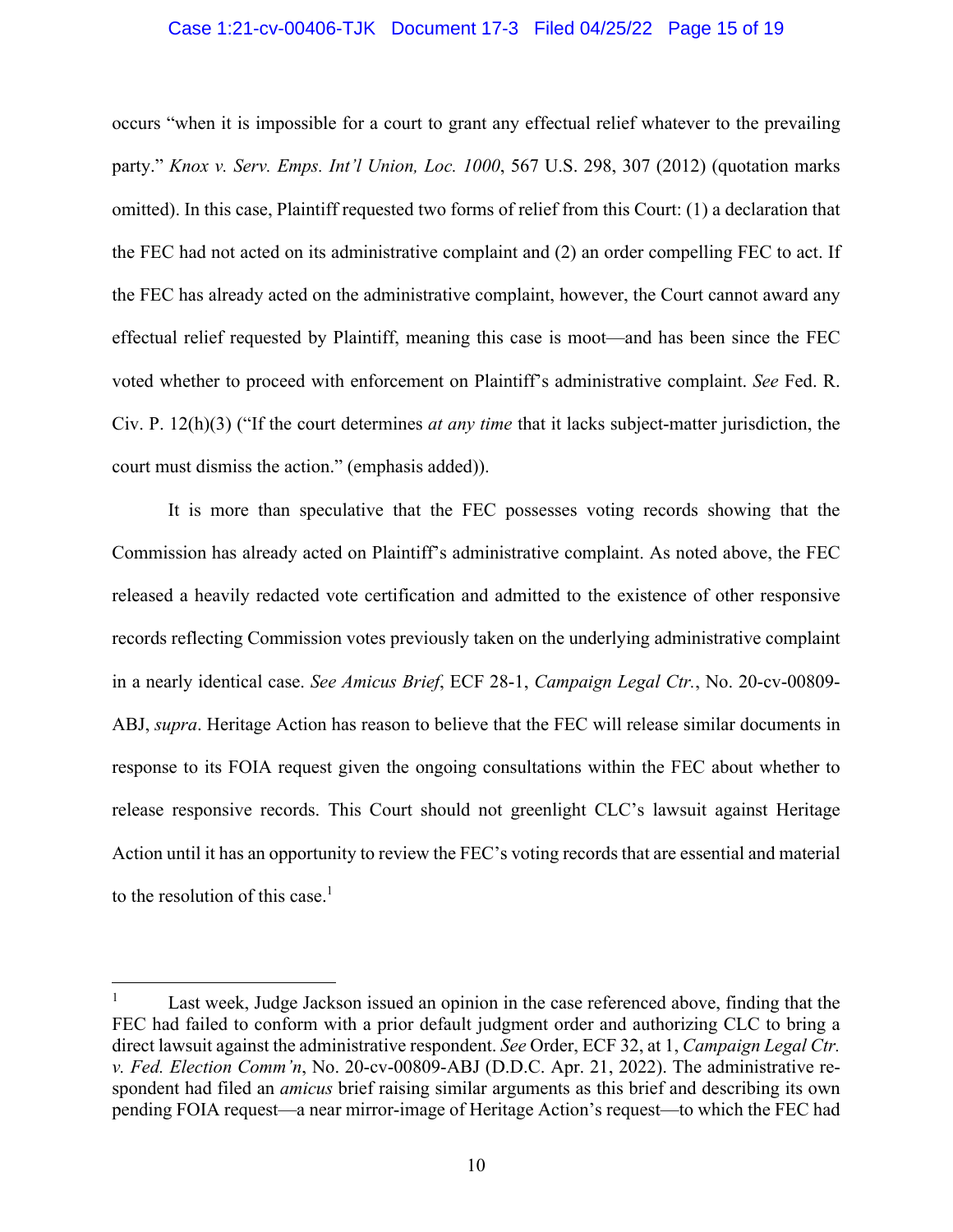#### Case 1:21-cv-00406-TJK Document 17-3 Filed 04/25/22 Page 16 of 19

<span id="page-15-0"></span>Judicial economy would be served by holding this case in abeyance for a brief period of time to allow the Court an opportunity to review the FEC's voting records. This Court has "broad discretion to stay proceedings, 'incidental to the power inherent in every court to control the disposition of the causes on its docket with economy of time and effort for itself, for counsel, and for litigants.'" *IMAPizza, LLC v. At Pizza Ltd.*, No. 17-cv-2327, 2019 WL 11318342, at \*1 (D.D.C. July 15, 2019) (quoting *Landis v. N. Am. Co.*, 299 U.S. 248, 254 (1936)). Allowing CLC immediately to sue Heritage Action directly would spawn further litigation in this Court on the basis of an incomplete record, while a brief period of abeyance may allow this Court to dispose of this case as moot based on a complete record that the FEC has refused to provide to the Court through its gamesmanship and failure to enter an appearance in this case. The Court should not allow this case to proceed any further because it may have been moot since its inception. Holding this case in abeyance for a brief period of time to review these important records would not cause

responded by producing a heavily redacted vote certification while withholding under FOIA Exemption 5 an additional "five pages of materials responsive." Judge Jackson chose not to wait for the release of the FEC's unredacted voting records because the court refused to "speculat[e]" about what the unredacted records might show, *id.* at 4, but this Court need not speculate about the contents of any voting records responsive to Heritage Action's FOIA request if it simply holds this case in abeyance until the FEC fully responds to the pending FOIA request or reviews the unredacted documents *in camera* to assure the Court of its subject matter jurisdiction. There is, after all, no legitimate basis for the FEC to withhold or redact its voting records under the deliberative process privilege. *See* Complaint, ECF 1, *45Committee, Inc.*, No. 22-cv-00502-ABJ, *supra*; *see also* 5 U.S.C. § 552(a)(5), (a)(2)(A) (requiring agencies to "make available for public inspection a record of the final votes of each member in every agency proceeding" and "final opinions"); 11 C.F.R. § 4.4(a)(3) (requiring the FEC to make available for public inspection "[o]pinions of Commissioners rendered in enforcement cases"); *Aug v. Nat'l R.R. Passenger Corp.*, 425 F. Supp. 946, 950–51 (D.D.C. 1976) (rejecting claim that votes, and any explanations of those votes, are subject to FOIA Exemption 5). The subject of the FEC's enforcement action, Heritage Action, has also waived confidentiality protections under FECA with respect to the matter. *See* Exhibit 4 (April 7, 2022 letter from FEC Acting Assistant General Counsel acknowledging waiver of confidentiality in MUR 7516, pursuant to 52 U.S.C. § 30109(a)(12)(A)).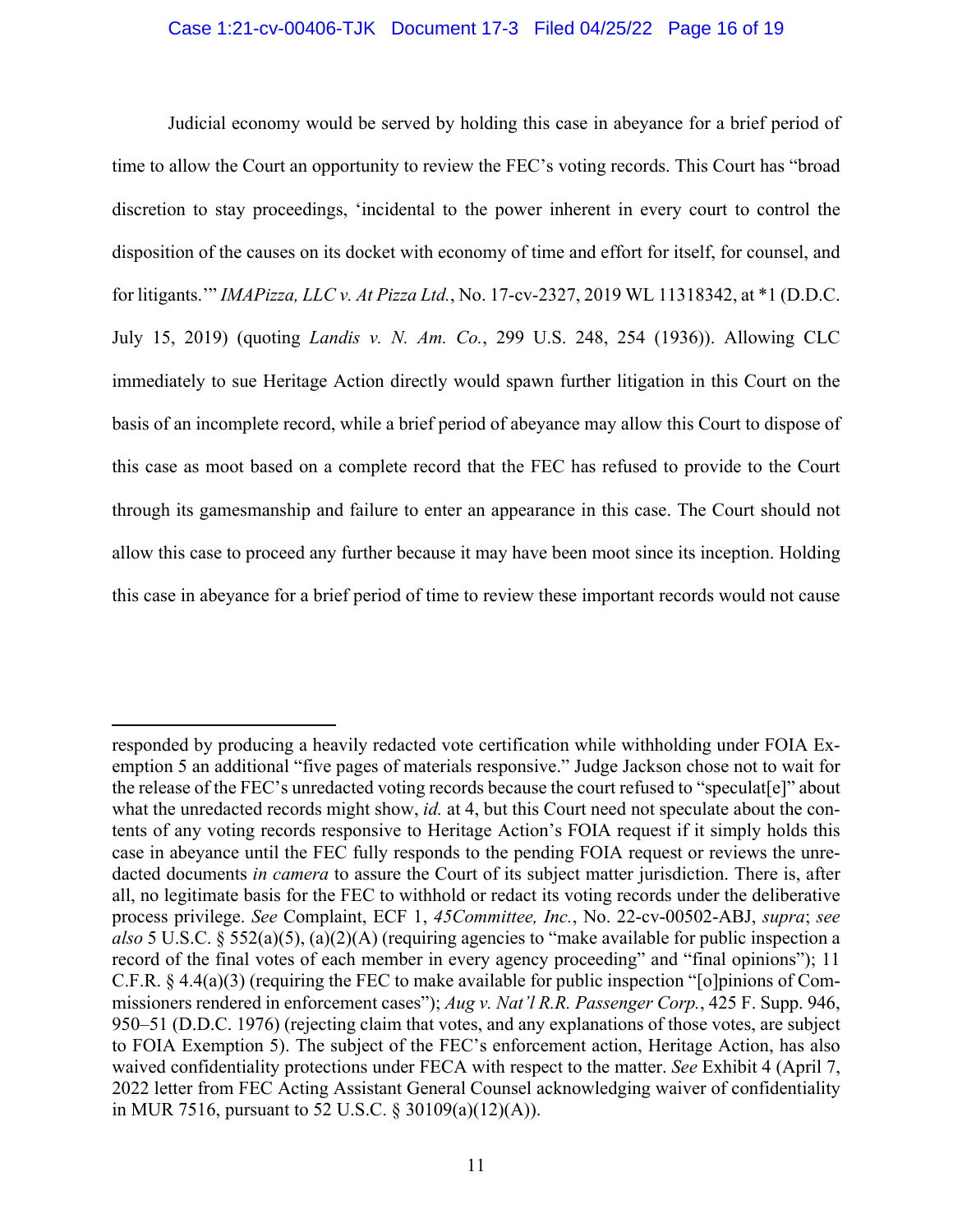<span id="page-16-0"></span>any harm to Plaintiff, which seeks nothing more than to compel Heritage Action to disclose the identities of some of its donors from nearly four years ago.

### **CONCLUSION**

For the foregoing reasons, the Court should hold this case in abeyance until the FEC fully responds to Heritage Action's FOIA request and, in the meantime, order the FEC to submit any records relating to votes on the administrative complaint in MUR 7516 for *in camera* review within seven days.

Respectfully submitted, on April 25, 2022.

 /s/ *Brett A. Shumate* Brett A. Shumate (D.C. Bar No. 974673) E. Stewart Crosland (D.C. Bar No. 1005353) JONES DAY 51 Louisiana Avenue, N.W. Washington, D.C. 20001 Telephone: (202) 879-3939 Facsimile: (202) 626-1700

*Attorneys for* Amicus Curiae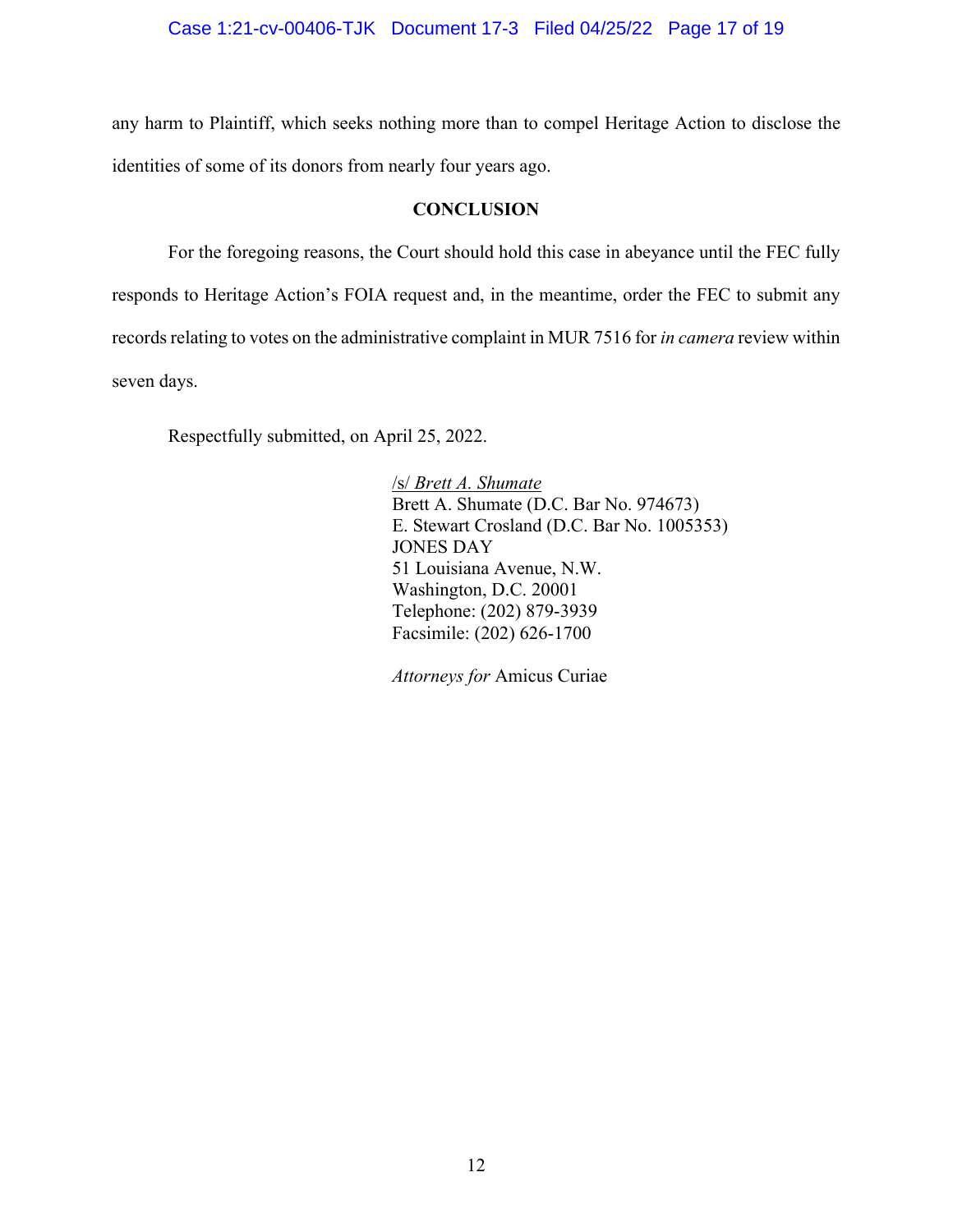# **CERTIFICATE OF COMPLIANCE**

I hereby certify that the filing complies with the Local Civil Rules relating to formatting and page limits, being double-spaced and prepared in 12-point proportionally-spaced font including in the footnotes pursuant to LCvR 5.1(d), and not exceeding the allotted 25-page limit of LCvR 7(o)(4).

> /s/*Brett A. Shumate* Brett A. Shumate